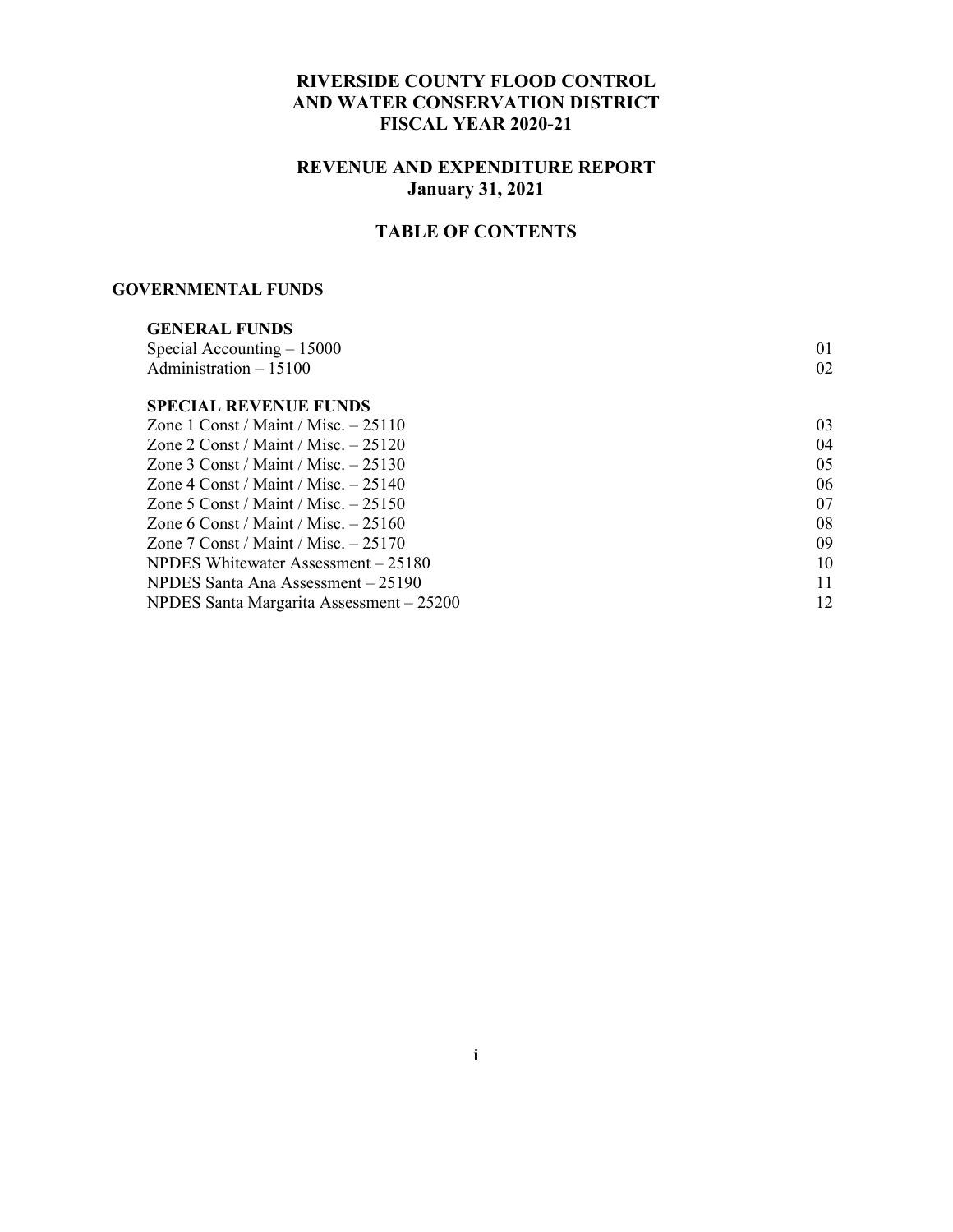#### **Revenue and Expenditure Report Fund 15000 -- Special Accounting As Of 1/31/21**

|                                 | Month-To-Date | Year-To-Date  | Year-To-Date | Bdgt. to Act. |         |
|---------------------------------|---------------|---------------|--------------|---------------|---------|
|                                 | Actual        | <b>Budget</b> | Actual       | Variance      | Pct.    |
| <b>Revenues</b>                 |               |               |              |               |         |
| <b>Charges For Services</b>     | \$32,948      | \$1,110,000   | \$447,131    | \$662,869     | 40.3%   |
| <b>Total Revenues</b>           | \$32,948      | \$1,110,000   | \$447,131    | \$662,869     | 40.3%   |
| <b>Expenditures</b>             |               |               |              |               |         |
| Salaries and Benefits           | \$20,654      | \$753,495     | \$611,657    | \$141,838     | 81.2%   |
| Services and Supplies           | 16,253        | 534,227       | (14,805)     | 549,032       | $-2.8%$ |
| Other Charges                   | 0             | 10,000        |              | 10,000        | $0.0\%$ |
| <b>Transfers Out</b>            | 0             | 1.000         |              | 1.000         | $0.0\%$ |
| <b>Total Expenditures</b>       | \$36,908      | \$1,298,722   | \$596,851    | \$701,871     | 46.0%   |
| <b>Total Special Accounting</b> | (\$3,960)     | (\$188,722)   | (\$149,720)  | (\$39,002)    | 79.3%   |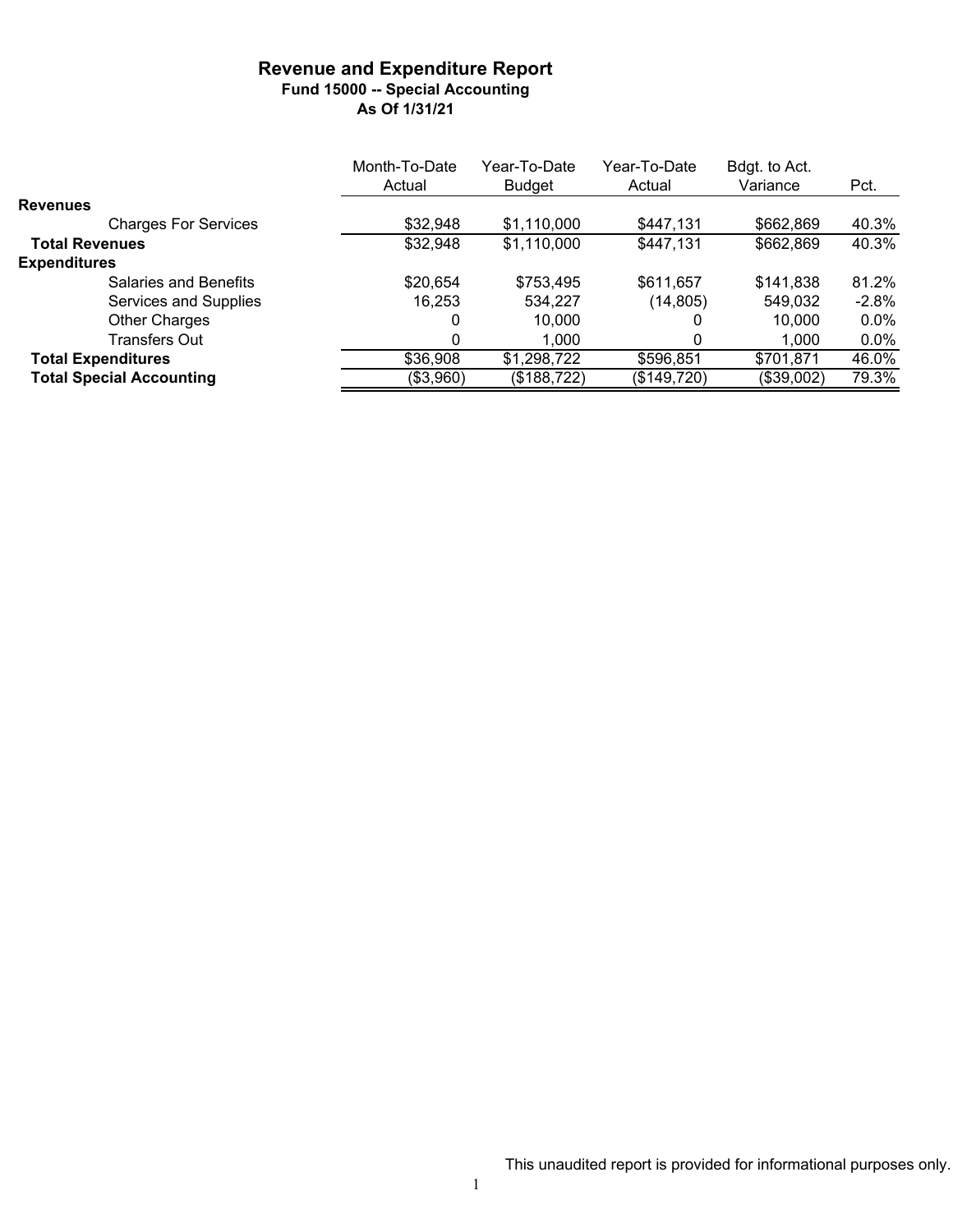#### **Fund 15100 -- Flood Administration**

|                                            | Month-To-Date<br>Actual | Year-To-Date<br><b>Budget</b> | Year-To-Date<br>Actual | Bdgt. to Act.<br>Variance | Pct.      |
|--------------------------------------------|-------------------------|-------------------------------|------------------------|---------------------------|-----------|
| <b>Revenues</b>                            |                         |                               |                        |                           |           |
| <b>Property Taxes</b>                      | \$1,102,745             | \$4,334,344                   | \$2,549,102            | \$1,785,242               | 58.8%     |
| Redevelopment                              | 0                       | 778,332                       | 575,120                | 203,212                   | 73.9%     |
| Intergovernmental                          |                         | 38,549                        | $\Omega$               | 38,549                    | $0.0\%$   |
| <b>Charges For Services</b>                | 7.950                   | 99,463                        | 37,262                 | 62,201                    | 37.5%     |
| <b>Charges For Administrative Services</b> | (126)                   | 9,000                         | 8,853                  | 147                       | 98.4%     |
| <b>Investment Earnings</b>                 | 929                     | 142,512                       | (15,098)               | 157,610                   | $-10.6%$  |
| Transfers In                               | 10,742                  | 4,700,000                     | 1,296,457              | 3,403,543                 | 27.6%     |
| <b>Total Revenues</b>                      | \$1,122,240             | \$10,102,200                  | \$4,451,696            | \$5,650,504               | 44.1%     |
| <b>Expenditures</b>                        |                         |                               |                        |                           |           |
| <b>Salaries and Benefits</b>               | \$1,488,585             | \$4,019,622                   | \$3,187,932            | \$831,690                 | 79.3%     |
| Services and Supplies                      | 268.249                 | 5,345,771                     | 3,317,159              | 2,028,612                 | 62.1%     |
| <b>Other Charges</b>                       |                         | 1,000                         |                        | 1.000                     | $0.0\%$   |
| Capital Outlay                             |                         | 90,113                        | 83,401                 | 6,712                     | 92.6%     |
| <b>Transfers Out</b>                       | 0                       | 1,000                         | 0                      | 1,000                     | $0.0\%$   |
| <b>Total Expenditures</b>                  | \$1,756,834             | \$9,457,506                   | \$6,588,492            | \$2,869,014               | 69.7%     |
| <b>Total Flood Administration</b>          | (\$634,594)             | \$644,694                     | (\$2,136,796)          | \$2,781,490               | $-331.4%$ |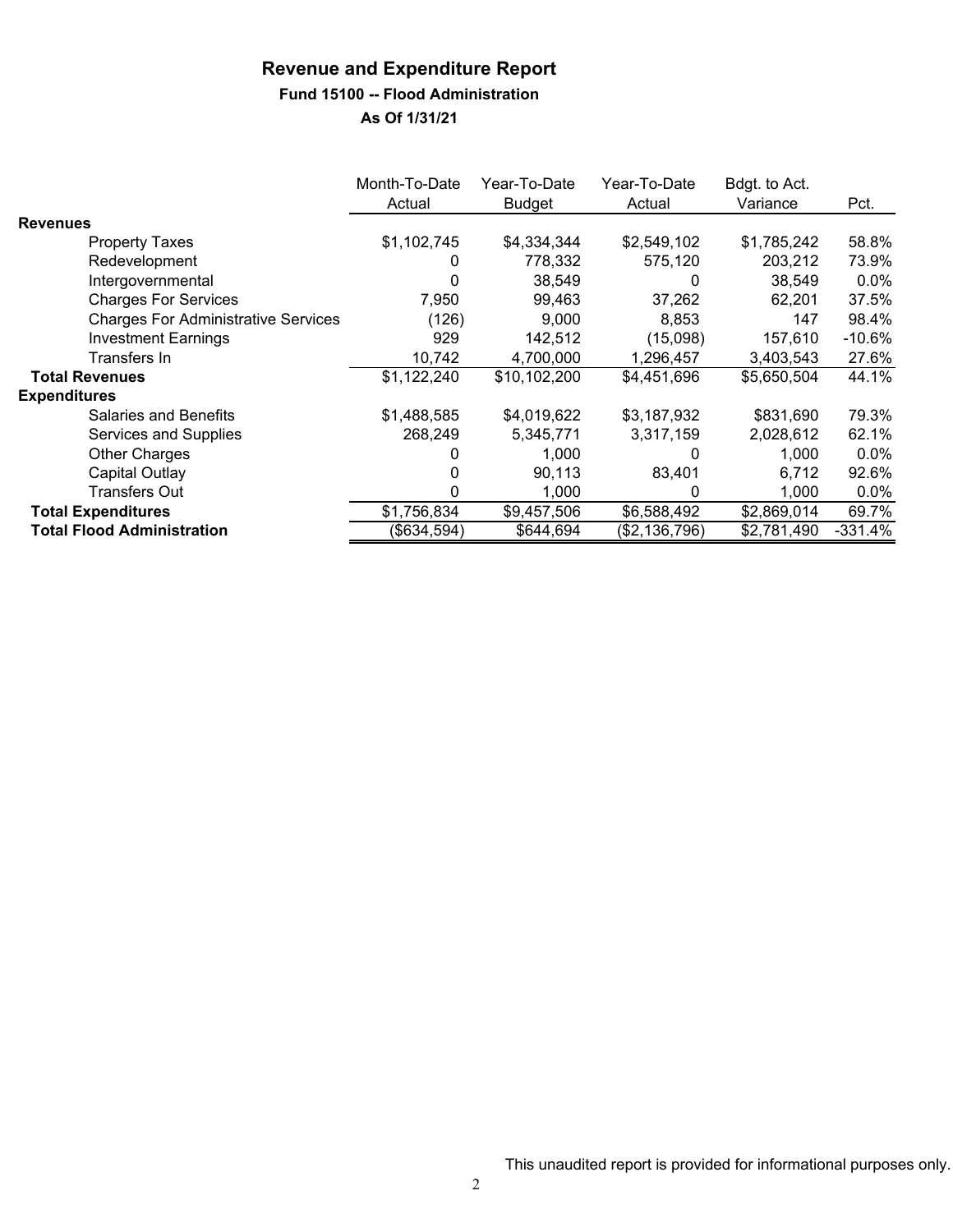#### **Fund 25110 -- Zone 1 Const-Maint-Misc**

|                           |                                      | Month-To-Date<br>Actual | Year-To-Date<br>Budget | Year-To-Date<br>Actual | Bdgt. to Act.<br>Variance | Pct.     |
|---------------------------|--------------------------------------|-------------------------|------------------------|------------------------|---------------------------|----------|
| <b>Revenues</b>           |                                      |                         |                        |                        |                           |          |
|                           | <b>Property Taxes</b>                | \$2,300,204             | \$9,267,284            | \$5,294,129            | \$3,973,155               | 57.1%    |
|                           | Redevelopment                        | 0                       | 3,221,618              | 2,346,884              | 874,734                   | 72.8%    |
|                           | Intergovernmental                    |                         | 81,932                 | 0                      | 81,932                    | 0.0%     |
|                           | <b>Charges For Services</b>          | 481                     | 0                      | 65,421                 | (65, 421)                 | N/A      |
|                           | Area Drainage Plan Fees              | 0                       | 5,000                  | $\Omega$               | 5,000                     | $0.0\%$  |
|                           | <b>Investment Earnings</b>           | 6,633                   | 382,615                | (94, 836)              | 477,451                   | $-24.8%$ |
|                           | Use of Assets                        | 33,500                  | 155,000                | 114,304                | 40,696                    | 73.7%    |
| <b>Total Revenues</b>     |                                      | \$2,340,817             | \$13,113,449           | \$7,725,902            | \$5,387,547               | 58.9%    |
| <b>Expenditures</b>       |                                      |                         |                        |                        |                           |          |
|                           | <b>Salaries and Benefits</b>         | \$127,184               | \$6,343,943            | \$4,312,147            | \$2,031,796               | 68.0%    |
|                           | Services and Supplies                | 52,367                  | 3,832,272              | 915,642                | 2,916,630                 | 23.9%    |
|                           | <b>Other Charges</b>                 | 0                       | 12,197,687             | 4,832                  | 12, 192, 855              | $0.0\%$  |
|                           | Capital Outlay                       |                         | 2,217,038              | 0                      | 2,217,038                 | 0.0%     |
|                           | <b>Transfers Out</b>                 | 1,962                   | 1,491,834              | 222,747                | 1,269,087                 | 14.9%    |
| <b>Total Expenditures</b> |                                      | \$181,513               | \$26,082,774           | \$5,455,369            | \$20,627,405              | 20.9%    |
|                           | <b>Total Zone 1 Const-Maint-Misc</b> | \$2,159,304             | (\$12,969,325)         | \$2,270,533            | (\$15,239,858)            | $-17.5%$ |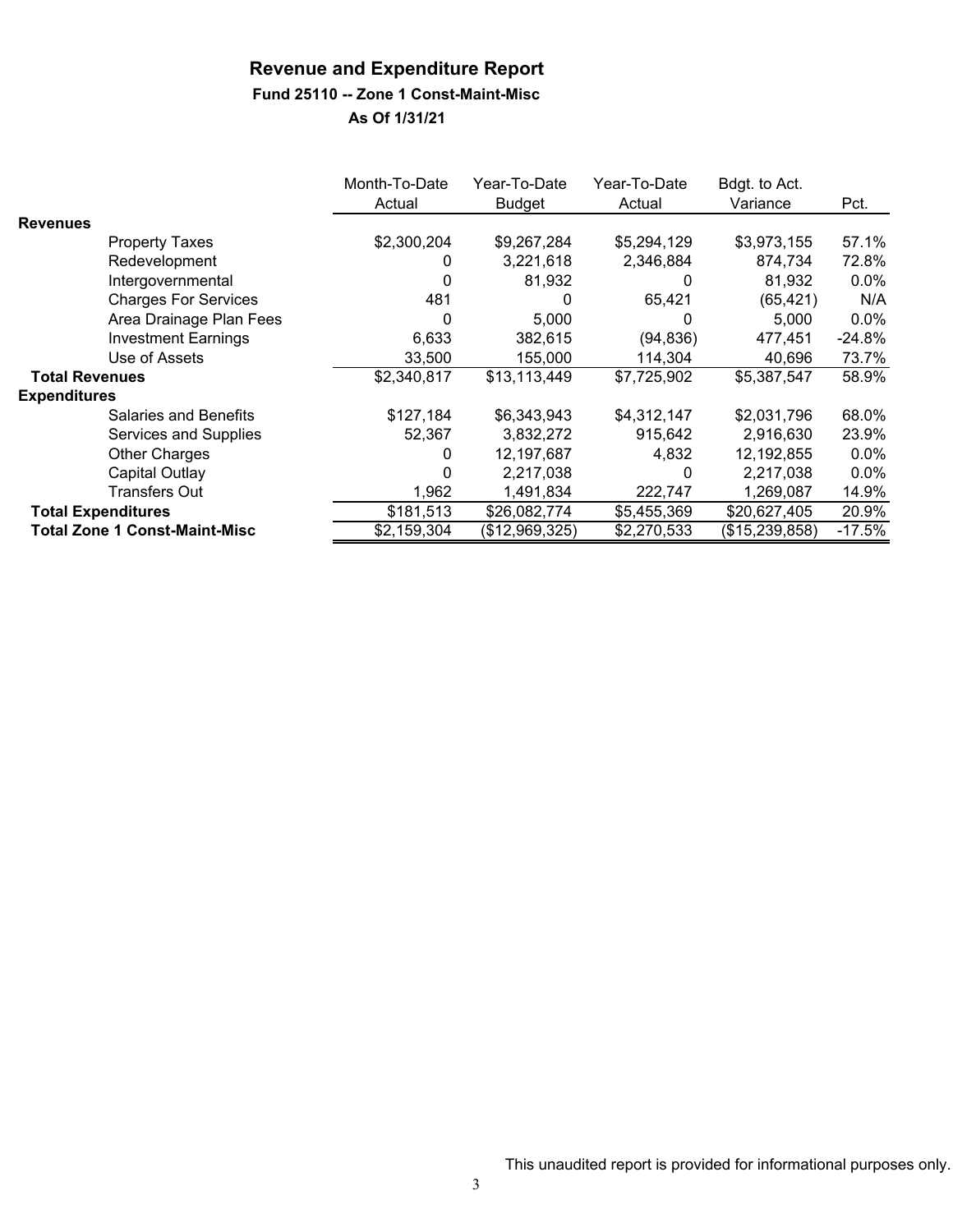#### **Fund 25120 -- Zone 2 Const-Maint-Misc**

|                       |                                      | Month-To-Date<br>Actual | Year-To-Date<br><b>Budget</b> | Year-To-Date<br>Actual | Bdgt. to Act.<br>Variance | Pct.     |
|-----------------------|--------------------------------------|-------------------------|-------------------------------|------------------------|---------------------------|----------|
| <b>Revenues</b>       |                                      |                         |                               |                        |                           |          |
|                       | <b>Property Taxes</b>                | \$4,052,571             | \$15,812,556                  | \$9,419,575            | \$6,392,981               | 59.6%    |
|                       | Redevelopment                        | 0                       | 2,164,120                     | 1,589,555              | 574,565                   | 73.5%    |
|                       | Intergovernmental                    | 0                       | 284,389                       | 0                      | 284,389                   | $0.0\%$  |
|                       | <b>Charges For Services</b>          |                         | 500                           | 5,000                  | (4,500)                   | 1000.0%  |
|                       | Area Drainage Plan Fees              |                         | 1,000                         | 3,815                  | (2,815)                   | 381.5%   |
|                       | <b>Investment Earnings</b>           | 12,014                  | 956,500                       | (172, 809)             | 1,129,309                 | $-18.1%$ |
|                       | Use of Assets                        | 0                       | 300                           | 10,000                 | (9,700)                   | 3333.3%  |
| <b>Total Revenues</b> |                                      | \$4,064,585             | \$19,219,365                  | \$10,855,137           | \$8,364,228               | 56.5%    |
| <b>Expenditures</b>   |                                      |                         |                               |                        |                           |          |
|                       | <b>Salaries and Benefits</b>         | \$121,394               | \$5,678,867                   | \$4,497,627            | \$1,181,240               | 79.2%    |
|                       | Services and Supplies                | 98,154                  | 5,802,890                     | 1,127,081              | 4,675,809                 | 19.4%    |
|                       | Other Charges                        | 0                       | 16,593,509                    | 1,024,879              | 15,568,630                | 6.2%     |
|                       | Capital Outlay                       | 34,538                  | 15,150,409                    | 2,579,115              | 12,571,294                | 17.0%    |
|                       | <b>Transfers Out</b>                 | 1,873                   | 2,069,711                     | 479,280                | 1,590,431                 | 23.2%    |
|                       | <b>Total Expenditures</b>            | \$255,958               | \$45,295,386                  | \$9,707,982            | \$35,587,404              | 21.4%    |
|                       | <b>Total Zone 2 Const-Maint-Misc</b> | \$3,808,626             | (\$26,076,021)                | \$1,147,155            | (\$27,223,176)            | $-4.4%$  |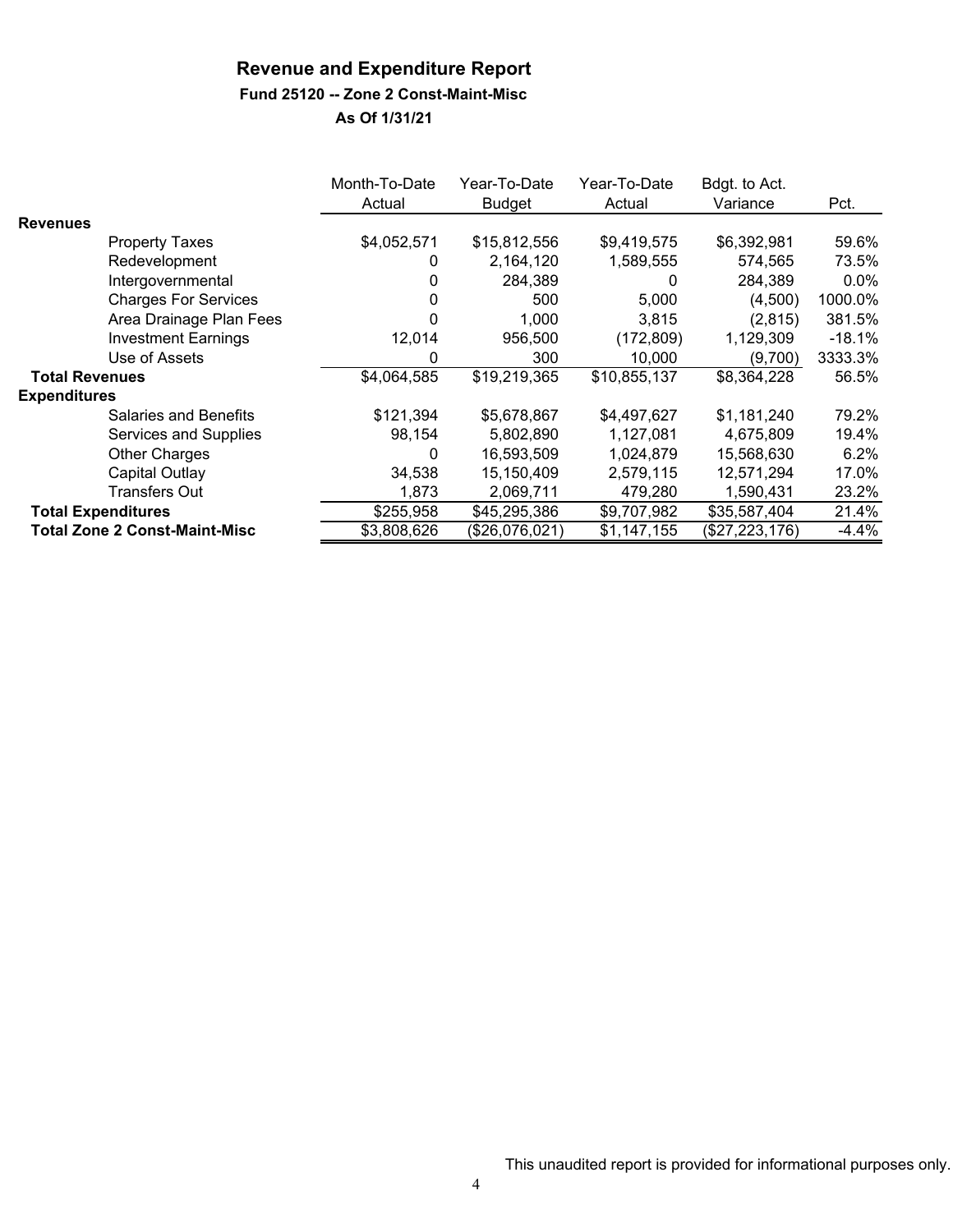### **Fund 25130 -- Zone 3 Const-Maint-Misc**

|                                      | Month-To-Date<br>Actual | Year-To-Date<br><b>Budget</b> | Year-To-Date<br>Actual | Bdgt. to Act.<br>Variance | Pct.     |
|--------------------------------------|-------------------------|-------------------------------|------------------------|---------------------------|----------|
| <b>Revenues</b>                      |                         |                               |                        |                           |          |
| <b>Property Taxes</b>                | \$537,430               | \$2,191,242                   | \$1,238,705            | \$952,537                 | 56.5%    |
| Redevelopment                        | 0                       | 859,183                       | 542,377                | 316,806                   | 63.1%    |
| Intergovernmental                    | 0                       | 4,710,007                     | 825,746                | 3,884,261                 | 17.5%    |
| <b>Charges For Services</b>          | 676                     | 0                             | 9.081                  | (9,081)                   | N/A      |
| <b>Investment Earnings</b>           | 1,270                   | 90,000                        | (15, 556)              | 105,556                   | $-17.3%$ |
| <b>Total Revenues</b>                | \$539,375               | \$7,850,432                   | \$2,600,352            | \$5,250,080               | 33.1%    |
| <b>Expenditures</b>                  |                         |                               |                        |                           |          |
| <b>Salaries and Benefits</b>         | \$14,140                | \$1,507,407                   | \$461,438              | \$1,045,969               | 30.6%    |
| Services and Supplies                | 171,762                 | 1,509,799                     | 392,060                | 1,117,739                 | 26.0%    |
| <b>Other Charges</b>                 | 0                       | 336,450                       | 2,933                  | 333,517                   | $0.9\%$  |
| Capital Outlay                       | $\Omega$                | 7,753,137                     | 0                      | 7,753,137                 | $0.0\%$  |
| <b>Transfers Out</b>                 | 218                     | 695,955                       | 41,371                 | 654,584                   | 5.9%     |
| <b>Total Expenditures</b>            | \$186,120               | \$11,802,748                  | \$897,802              | \$10,904,946              | 7.6%     |
| <b>Total Zone 3 Const-Maint-Misc</b> | \$353,255               | (\$3,952,316)                 | \$1,702,551            | (\$5,654,867)             | $-43.1%$ |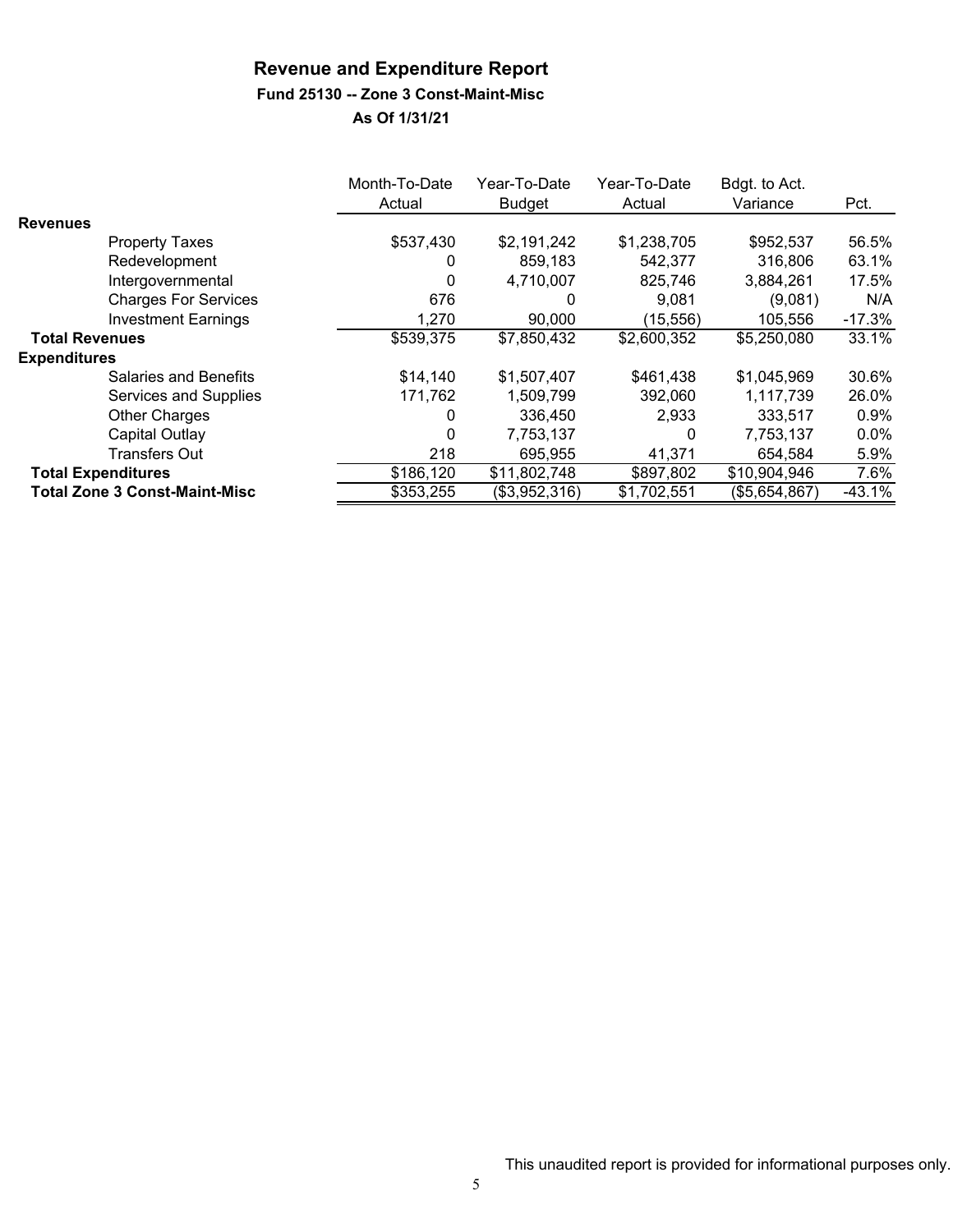#### **Fund 25140 -- Zone 4 Const-Maint-Misc**

|                       |                                      | Month-To-Date | Year-To-Date  | Year-To-Date | Bdgt. to Act. |          |
|-----------------------|--------------------------------------|---------------|---------------|--------------|---------------|----------|
|                       |                                      | Actual        | <b>Budget</b> | Actual       | Variance      | Pct.     |
| <b>Revenues</b>       |                                      |               |               |              |               |          |
|                       | <b>Property Taxes</b>                | \$4,420,536   | \$16,657,077  | \$10,185,648 | \$6,471,429   | 61.1%    |
|                       | Redevelopment                        | 0             | 2,764,067     | 2,173,512    | 590,555       | 78.6%    |
|                       | Intergovernmental                    | 0             | 1,029,868     | 0            | 1,029,868     | $0.0\%$  |
|                       | <b>Charges For Services</b>          | 19,796        | 0             | 19,796       | (19,796)      | N/A      |
|                       | Area Drainage Plan Fees              | 0             | 1.000         | 320,097      | (319,097)     | 32009.7% |
|                       | <b>Investment Earnings</b>           | 7,935         | 549,759       | (123,098)    | 672,857       | $-22.4%$ |
|                       | Use of Assets                        | 0             | 7,800         | 10,500       | (2,700)       | 134.6%   |
|                       | Transfers In                         | 0             | 5,898,309     | 0            | 5,898,309     | $0.0\%$  |
| <b>Total Revenues</b> |                                      | \$4,448,267   | \$26,907,880  | \$12,586,454 | \$14,321,426  | 46.8%    |
| <b>Expenditures</b>   |                                      |               |               |              |               |          |
|                       | <b>Salaries and Benefits</b>         | \$157,616     | \$6,967,538   | \$5,372,629  | \$1,594,909   | 77.1%    |
|                       | Services and Supplies                | 331,170       | 7,095,547     | 1,629,603    | 5,465,944     | 23.0%    |
|                       | Other Charges                        | 65,903        | 8,655,000     | 588,305      | 8,066,695     | 6.8%     |
|                       | Capital Outlay                       | 0             | 2,821,635     | 0            | 2,821,635     | $0.0\%$  |
|                       | <b>Transfers Out</b>                 | 253,940       | 4,245,940     | 3,101,589    | 1,144,351     | 73.0%    |
|                       | <b>Total Expenditures</b>            | \$808,629     | \$29,785,660  | \$10,692,126 | \$19,093,534  | 35.9%    |
|                       | <b>Total Zone 4 Const-Maint-Misc</b> | \$3,639,637   | (\$2,877,780) | \$1,894,328  | (\$4,772,108) | $-65.8%$ |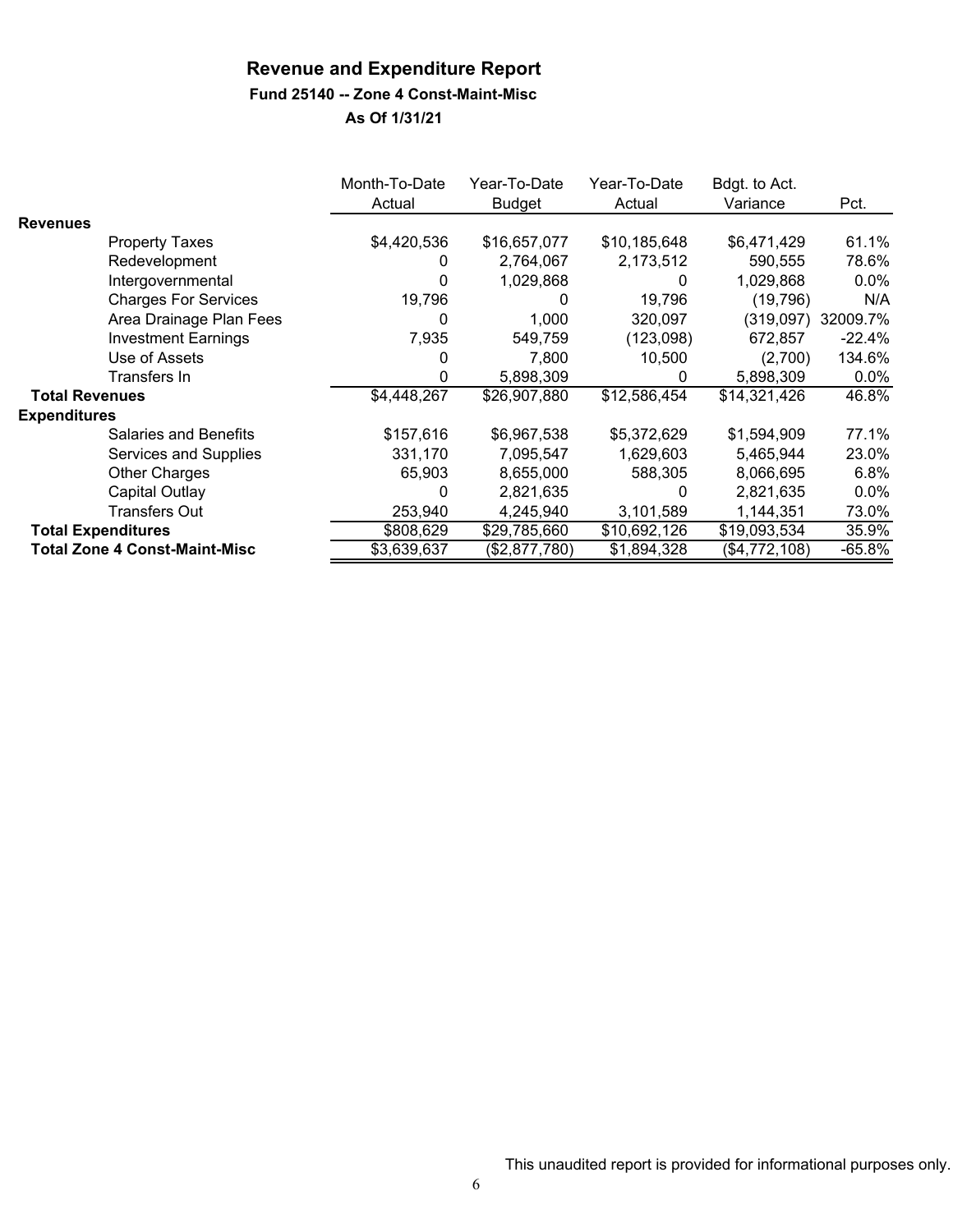#### **Fund 25150 -- Zone 5 Const-Maint-Misc**

|                                      | Month-To-Date<br>Actual | Year-To-Date<br><b>Budget</b> | Year-To-Date<br>Actual | Bdgt. to Act.<br>Variance | Pct.     |
|--------------------------------------|-------------------------|-------------------------------|------------------------|---------------------------|----------|
| <b>Revenues</b>                      |                         |                               |                        |                           |          |
| <b>Property Taxes</b>                | \$1,007,333             | \$3,799,006                   | \$2,328,220            | \$1,470,786               | 61.3%    |
| Redevelopment                        | 0                       | 563.980                       | 477.170                | 86,810                    | 84.6%    |
| Intergovernmental                    | 0                       | 2,873,523                     | 62,160                 | 2,811,363                 | 2.2%     |
| <b>Investment Earnings</b>           | 2,973                   | 192,274                       | (43,700)               | 235,974                   | $-22.7%$ |
| <b>Total Revenues</b>                | \$1,010,306             | \$7,428,783                   | \$2,823,850            | \$4,604,933               | 38.0%    |
| <b>Expenditures</b>                  |                         |                               |                        |                           |          |
| Salaries and Benefits                | \$75,263                | \$2,019,431                   | \$1,686,557            | \$332,874                 | 83.5%    |
| Services and Supplies                | 176.042                 | 2,540,599                     | 1,017,323              | 1,523,276                 | 40.0%    |
| <b>Other Charges</b>                 | 0                       | 3,113,254                     | 600                    | 3,112,654                 | $0.0\%$  |
| Capital Outlay                       | 328,247                 | 5,327,360                     | 2,591,157              | 2,736,203                 | 48.6%    |
| <b>Transfers Out</b>                 | 1,169                   | 452,526                       | 115,834                | 336,692                   | 25.6%    |
| <b>Total Expenditures</b>            | \$580,721               | \$13,453,170                  | \$5,411,472            | \$8,041,698               | 40.2%    |
| <b>Total Zone 5 Const-Maint-Misc</b> | \$429,585               | (\$6,024,387)                 | (\$2,587,623)          | (\$3,436,764)             | 43.0%    |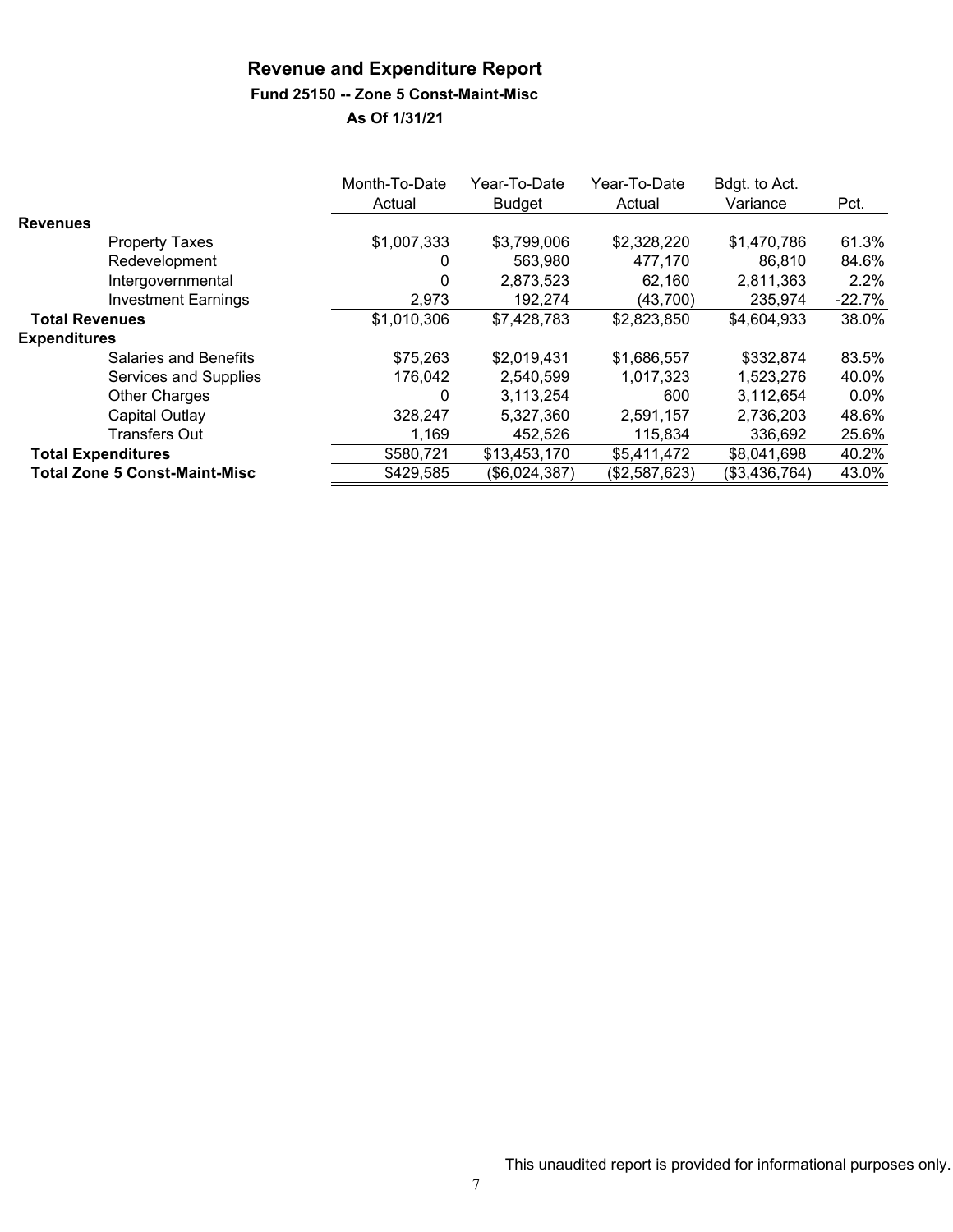#### **Fund 25160 -- Zone 6 Const-Maint-Misc**

|                           |                                      | Month-To-Date | Year-To-Date  | Year-To-Date  | Bdgt. to Act. |          |
|---------------------------|--------------------------------------|---------------|---------------|---------------|---------------|----------|
|                           |                                      | Actual        | <b>Budget</b> | Actual        | Variance      | Pct.     |
| <b>Revenues</b>           |                                      |               |               |               |               |          |
|                           | <b>Property Taxes</b>                | \$1,219,899   | \$4,896,773   | \$2,775,383   | \$2,121,390   | 56.7%    |
|                           | Redevelopment                        | 0             | 1,304,957     | 923,025       | 381,932       | 70.7%    |
|                           | Intergovernmental                    | 125,000       | 4,474,677     | 325,780       | 4,148,897     | 7.3%     |
|                           | <b>Charges For Services</b>          | 220           | 345           | 5,059         | (4, 714)      | 1466.4%  |
|                           | <b>Investment Earnings</b>           | 1,966         | 208,096       | (32, 103)     | 240,199       | $-15.4%$ |
|                           | Use of Assets                        | 0             | 6,000         | 6,000         | 0             | 100.0%   |
| <b>Total Revenues</b>     |                                      | \$1,347,085   | \$10,890,848  | \$4,003,143   | \$6,887,705   | 36.8%    |
| <b>Expenditures</b>       |                                      |               |               |               |               |          |
|                           | Salaries and Benefits                | \$71,400      | \$2,637,757   | \$1,219,933   | \$1,417,824   | 46.2%    |
|                           | Services and Supplies                | 36,265        | 3,351,353     | 451,918       | 2,899,435     | 13.5%    |
|                           | <b>Other Charges</b>                 | 0             | 58,000        | 0             | 58,000        | $0.0\%$  |
|                           | Capital Outlay                       | 650,000       | 7,139,308     | 3,552,551     | 3,586,757     | 49.8%    |
|                           | <b>Transfers Out</b>                 | 1,109         | 846,146       | 116,148       | 729,998       | 13.7%    |
| <b>Total Expenditures</b> |                                      | \$758,775     | \$14,032,564  | \$5,340,550   | \$8,692,014   | 38.1%    |
|                           | <b>Total Zone 6 Const-Maint-Misc</b> | \$588,311     | (\$3,141,716) | (\$1,337,407) | (\$1,804,309) | 42.6%    |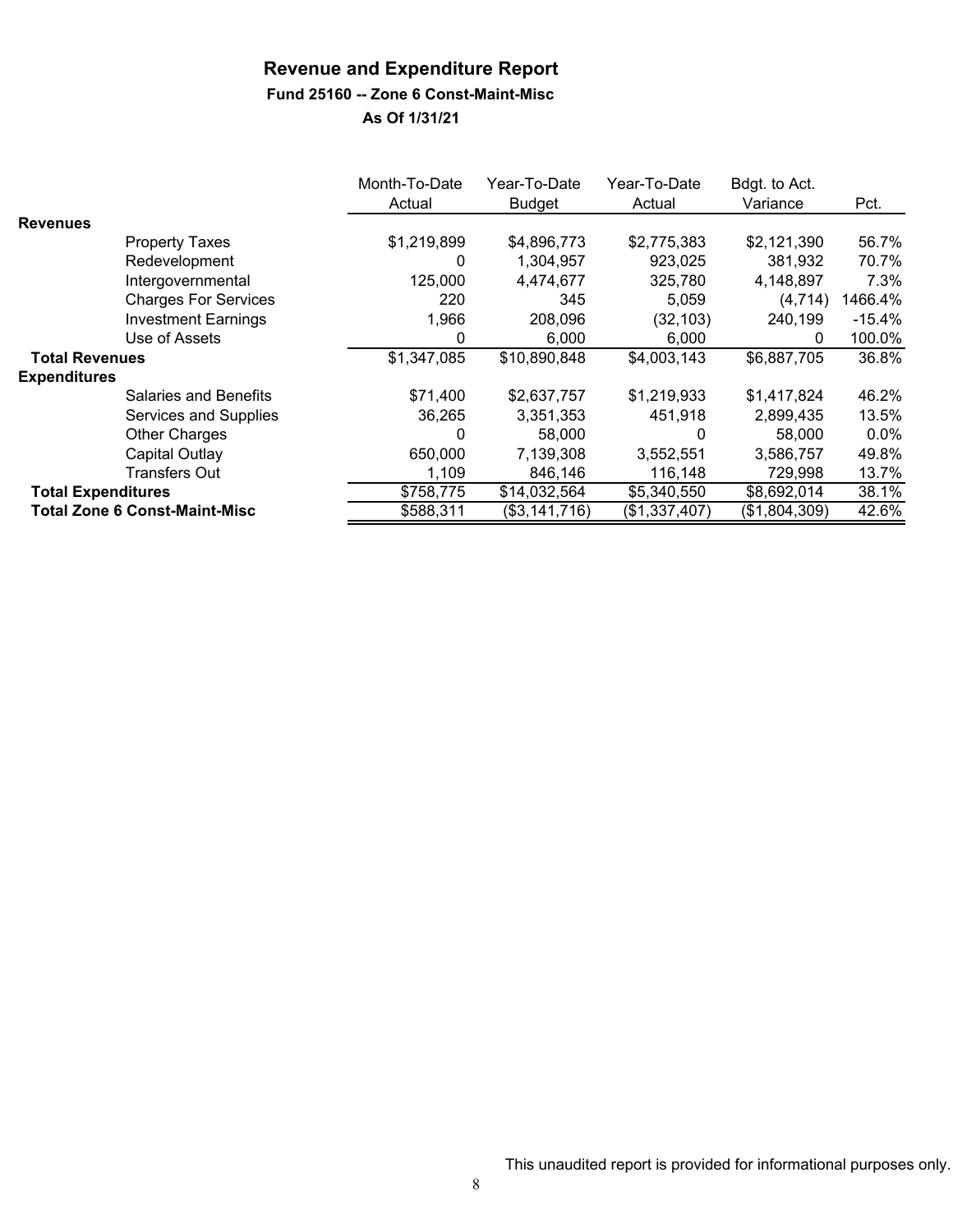#### **Fund 25170 -- Zone 7 Const-Maint-Misc**

|                           |                                      | Month-To-Date | Year-To-Date  | Year-To-Date | Bdgt. to Act. |          |
|---------------------------|--------------------------------------|---------------|---------------|--------------|---------------|----------|
|                           |                                      | Actual        | <b>Budget</b> | Actual       | Variance      | Pct.     |
| <b>Revenues</b>           |                                      |               |               |              |               |          |
|                           | <b>Property Taxes</b>                | \$1,379,012   | \$5,596,793   | \$3,209,510  | \$2,387,283   | 57.3%    |
|                           | Redevelopment                        |               | 385,779       | 232,778      | 153,001       | 60.3%    |
|                           | Intergovernmental                    | 0             | 53,892        | 0            | 53,892        | $0.0\%$  |
|                           | <b>Charges For Services</b>          | 23,310        | 50,000        | 24,728       | 25,272        | 49.5%    |
|                           | Area Drainage Plan Fees              | 0             | 100,000       | 48,315       | 51,685        | 48.3%    |
|                           | <b>Investment Earnings</b>           | 4,566         | 294,738       | (60, 905)    | 355,643       | $-20.7%$ |
| <b>Total Revenues</b>     |                                      | \$1,406,888   | \$6,481,202   | \$3,454,426  | \$3,026,776   | 53.3%    |
| <b>Expenditures</b>       |                                      |               |               |              |               |          |
|                           | Salaries and Benefits                | \$54,270      | \$2,690,584   | \$1,076,140  | \$1,614,444   | 40.0%    |
|                           | Services and Supplies                | 74,308        | 3,554,803     | 595,253      | 2,959,550     | 16.7%    |
|                           | <b>Other Charges</b>                 | 0             | 1,070,000     | 12.600       | 1,057,400     | $1.2\%$  |
|                           | Capital Outlay                       | 0             | 4,428,110     | 0            | 4,428,110     | $0.0\%$  |
|                           | <b>Transfers Out</b>                 | 839           | 740,037       | 145,713      | 594,324       | 19.7%    |
| <b>Total Expenditures</b> |                                      | \$129,417     | \$12,483,534  | \$1,829,707  | \$10,653,827  | 14.7%    |
|                           | <b>Total Zone 7 Const-Maint-Misc</b> | \$1,277,471   | (\$6,002,332) | \$1,624,719  | (\$7,627,051) | $-27.1%$ |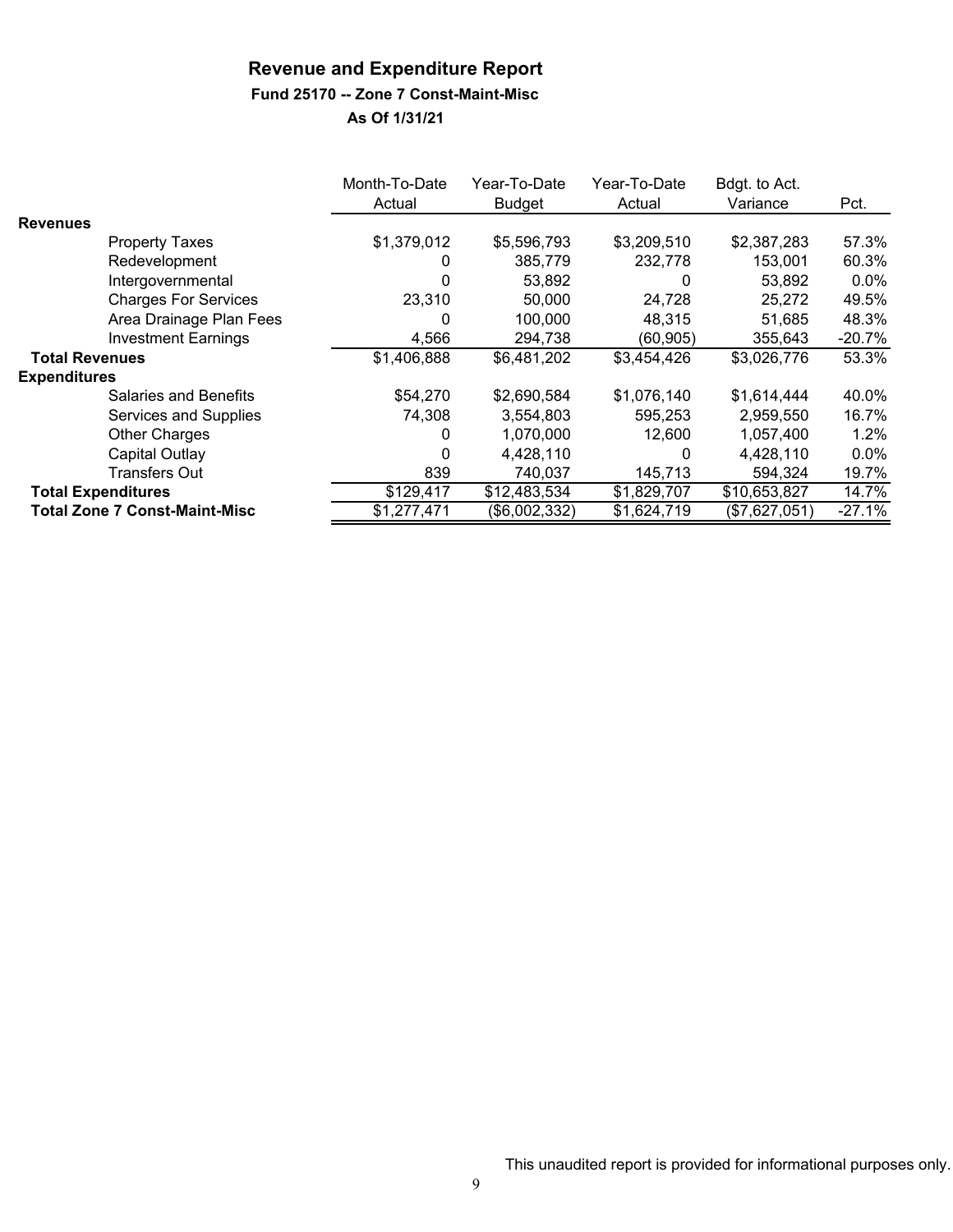# **Revenue and Expenditure Report Fund 25180 -- NPDES White Water Assessment**

|                                           | Month-To-Date<br>Actual | Year-To-Date<br><b>Budget</b> | Year-To-Date<br>Actual | Bdgt. to Act.<br>Variance | Pct.     |
|-------------------------------------------|-------------------------|-------------------------------|------------------------|---------------------------|----------|
| <b>Revenues</b>                           |                         |                               |                        |                           |          |
| <b>Special Assessments</b>                | \$161,003               | \$310,000                     | \$161,003              | \$148,997                 | 51.9%    |
| Intergovernmental                         | 0                       | 292,906                       | 0                      | 292,906                   | $0.0\%$  |
| <b>Investment Earnings</b>                | 348                     | 17.000                        | (4, 927)               | 21,927                    | $-29.0%$ |
| <b>Total Revenues</b>                     | \$161,351               | \$619,906                     | \$156,075              | \$463,831                 | 25.2%    |
| <b>Expenditures</b>                       |                         |                               |                        |                           |          |
| Salaries and Benefits                     | \$8,743                 | \$354,795                     | \$171,257              | \$183,538                 | 48.3%    |
| Services and Supplies                     | 12,018                  | 309,600                       | 61.669                 | 247,931                   | 19.9%    |
| <b>Other Charges</b>                      | 0                       | 1.000                         | 0                      | 1,000                     | $0.0\%$  |
| <b>Transfers Out</b>                      | 136                     | 50,000                        | 10.465                 | 39,535                    | 20.9%    |
| <b>Total Expenditures</b>                 | \$20,897                | \$715,395                     | \$243,391              | \$472,004                 | 34.0%    |
| <b>Total NPDES White Water Assessment</b> | \$140,454               | (\$95,489)                    | (\$87,316)             | (\$8,173)                 | 91.4%    |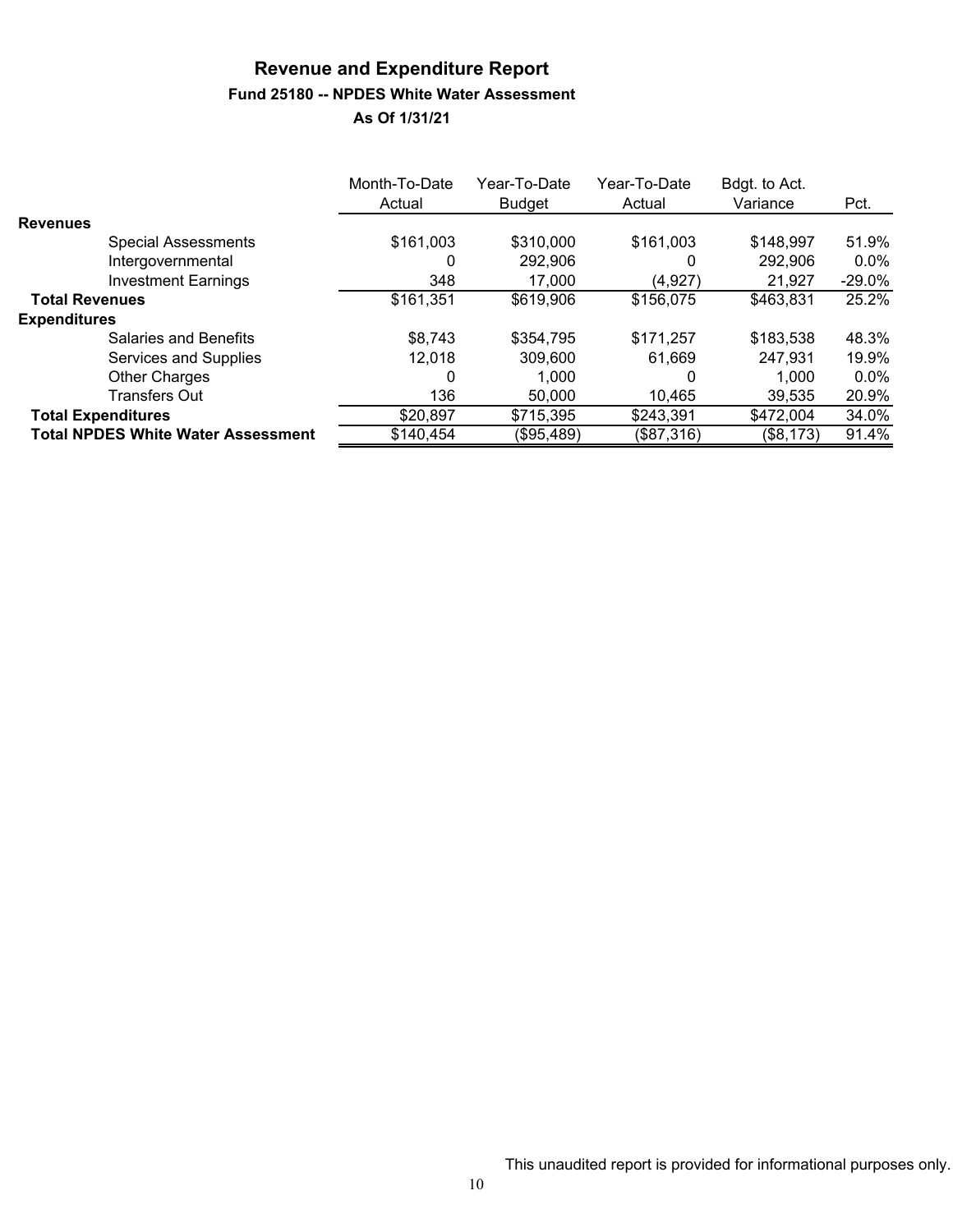#### **Revenue and Expenditure Report Fund 25190 -- NPDES Santa Ana Assessment As Of 1/31/21**

|                                           | Month-To-Date | Year-To-Date  | Year-To-Date | Bdgt. to Act. |          |
|-------------------------------------------|---------------|---------------|--------------|---------------|----------|
|                                           | Actual        | <b>Budget</b> | Actual       | Variance      | Pct.     |
| <b>Revenues</b>                           |               |               |              |               |          |
| <b>Special Assessments</b>                | \$1,269,724   | \$2,450,000   | \$1,273,205  | \$1,176,795   | 52.0%    |
| <b>Investment Earnings</b>                | 725           | 100,000       | (11,852)     | 111,852       | $-11.9%$ |
| <b>Total Revenues</b>                     | \$1,270,449   | \$2,550,000   | \$1,261,353  | \$1,288,647   | 49.5%    |
| <b>Expenditures</b>                       |               |               |              |               |          |
| <b>Salaries and Benefits</b>              | \$34,337      | \$1,108,647   | \$657,603    | \$451,044     | 59.3%    |
| Services and Supplies                     | 92,736        | 1,849,531     | 647,884      | 1,201,647     | 35.0%    |
| Other Charges                             | 0             | 1.000         | 0            | 1.000         | $0.0\%$  |
| <b>Transfers Out</b>                      | 550           | 163.170       | 32,891       | 130,279       | 20.2%    |
| <b>Total Expenditures</b>                 | \$127,623     | \$3,122,348   | \$1,338,378  | \$1,783,970   | 42.9%    |
| <b>Total NPDES White Water Assessment</b> | \$1,142,826   | (\$572,348)   | (\$77,025)   | (\$495,323)   | 13.5%    |